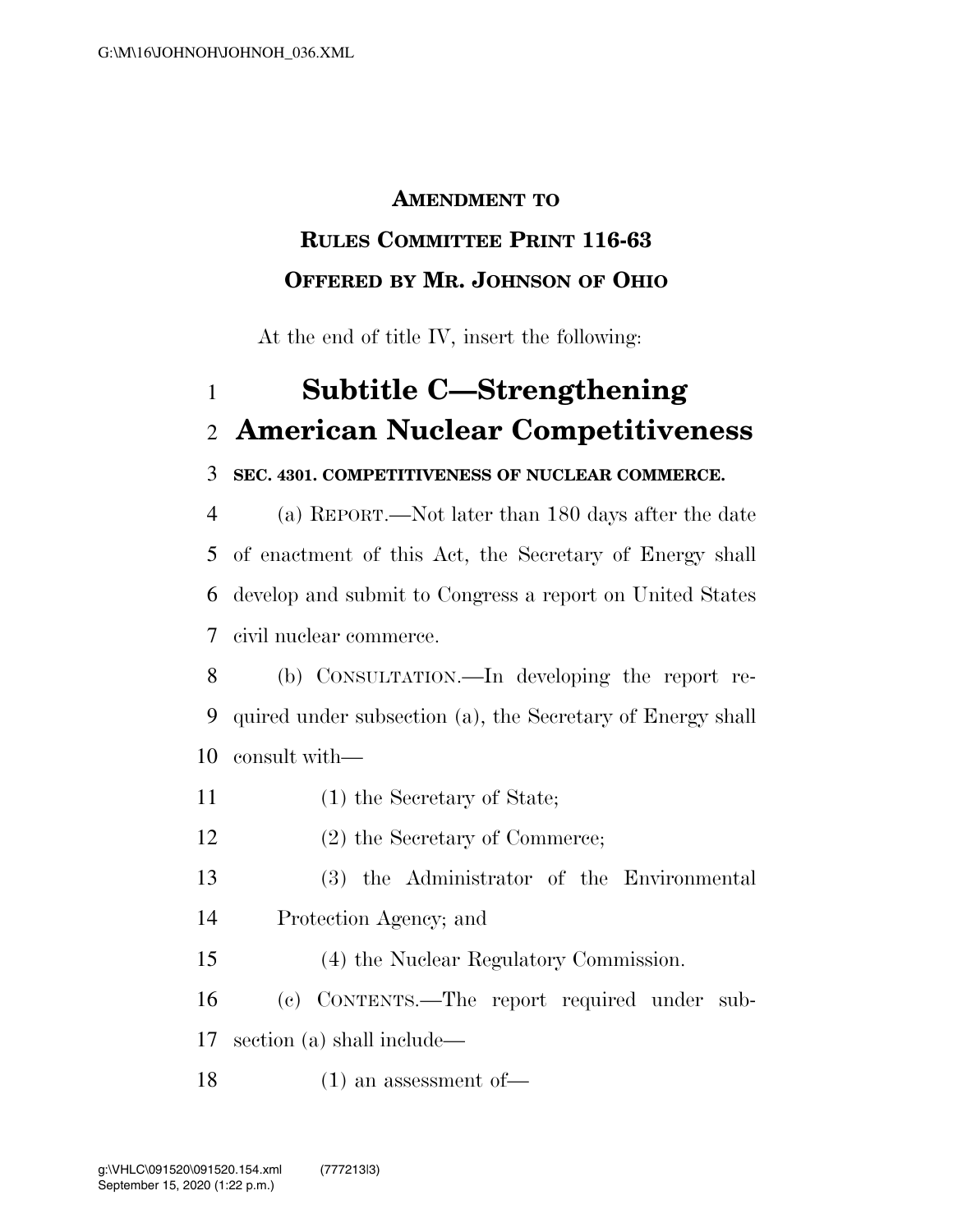| $\mathbf{1}$   | (A) current legal, regulatory, policy, and                     |
|----------------|----------------------------------------------------------------|
| $\overline{2}$ | commercial practices of the United States with                 |
| 3              | respect to the civilian nuclear industry of the                |
| $\overline{4}$ | United States; and                                             |
| 5              | (B) the impacts of such practices on such                      |
| 6              | civilian nuclear industry in the United States                 |
| 7              | and in foreign commerce;                                       |
| 8              | (2) a comparison of the practices of the United                |
| 9              | States described in paragraph (1) to practices of for-         |
| 10             | eign countries with respect to the civilian nuclear in-        |
| 11             | dustry of such countries;                                      |
| 12             | (3) recommendations to improve the competi-                    |
| 13             | tiveness of United States civil nuclear commerce;              |
| 14             | and                                                            |
| 15             | $(4)$ options on how to apply section 170 of the               |
| 16             | Atomic Energy Act of 1954 (42 U.S.C. 2210) (com-               |
| 17             | monly known as the "Price-Anderson Act") with re-              |
| 18             | spect to advanced nuclear technologies.                        |
| 19             | SEC. 4302. EXPEDITING NUCLEAR TECHNOLOGY EXPORTS.              |
| 20             | (a) EXPEDITED PROCEDURES.—Section 57 of the                    |
| 21             | Atomic Energy Act $(42 \text{ U.S.C. } 2077(d))$ is amended by |
| 22             | adding at the end the following new subsection:                |
| 23             | "(f) EXPEDITED PROCEDURES.—                                    |
| 24             | "(1) ESTABLISHMENT.—In carrying out sub-                       |
| 25             | section $b(2)$ , the Secretary of Energy shall establish       |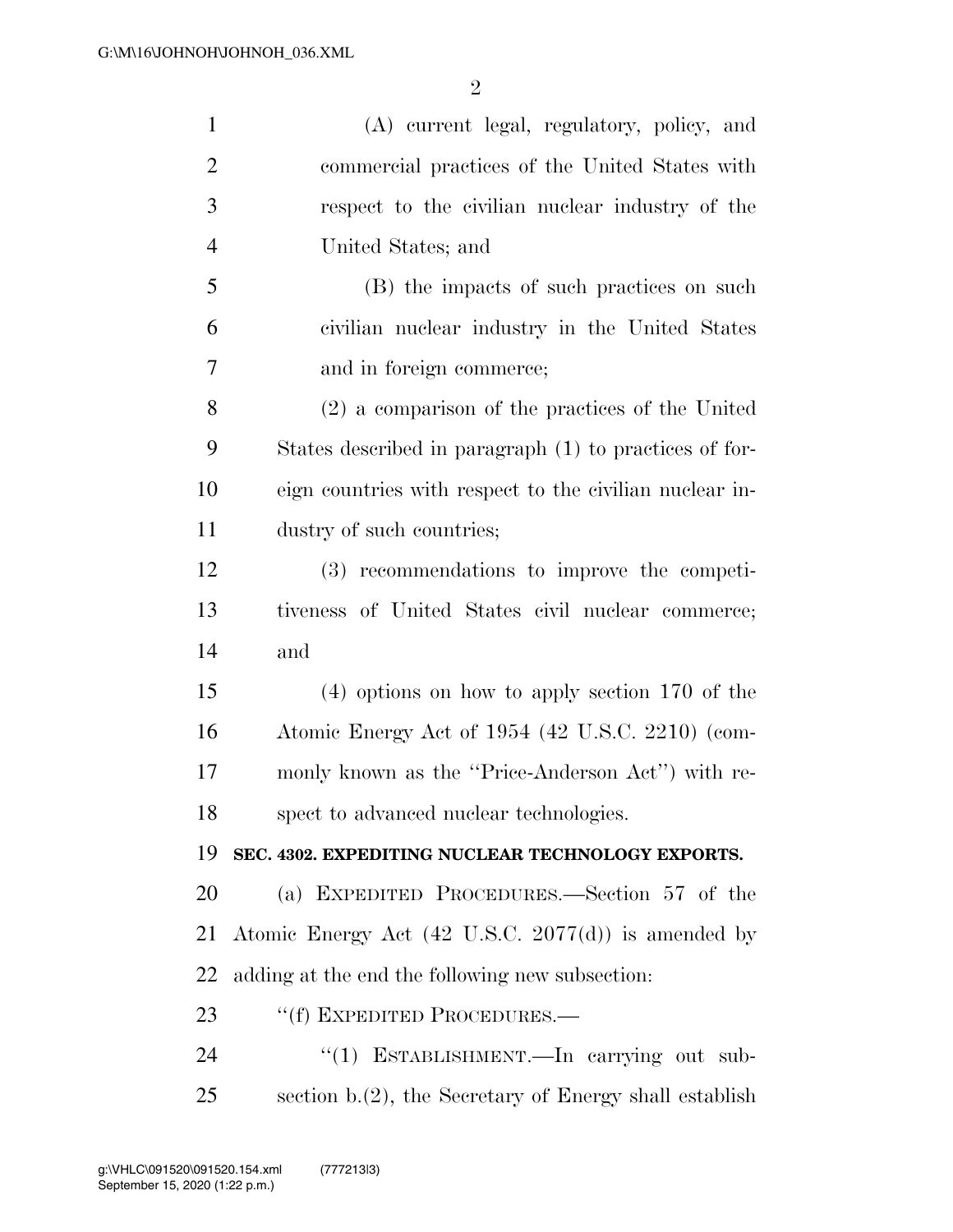| $\mathbf{1}$   | procedures for expedited consideration of requests      |
|----------------|---------------------------------------------------------|
| $\overline{2}$ | for authorizations regarding the transfer of a tech-    |
| 3              | nology that involves a low-proliferation-risk reactor   |
| $\overline{4}$ | activity described in paragraph (2) to a foreign        |
| 5              | country described in paragraph (3).                     |
| 6              | "(2) ACTIVITIES.—A low-proliferation-risk reac-         |
| 7              | tor activity described in this paragraph is an activity |
| 8              | that meets each of following criteria:                  |
| 9              | $\lq\lq$ The activity is listed in section              |
| 10             | 810.2(b) of title 10, Code of Federal Regula-           |
| 11             | tions, as in effect on March 25, 2015.                  |
| 12             | $\lq\lq (B)$ The activity is not an activity requir-    |
| 13             | ing a specific authorization pursuant to section        |
| 14             | $810.7(c)$ of such title, as in effect on such date.    |
| 15             | $\lq\lq$ (C) The Secretary determines that the          |
| 16             | transfer (or retransfer) of a technology that in-       |
| 17             | volves the activity will not result in a significant    |
| 18             | increase of the risk of proliferation beyond such       |
| 19             | risk that exists at the time that the authoriza-        |
| 20             | tion is requested.                                      |
| 21             | "(3) FOREIGN COUNTRIES.—A foreign country               |
| 22             | described in this paragraph is a foreign country—       |
| 23             | $\lq\lq$ that is not a nuclear-weapon state, as         |
| 24             | defined by Article $IX(3)$ of the Treaty on the         |
| 25             | Non-Proliferation of Nuclear Weapons, signed            |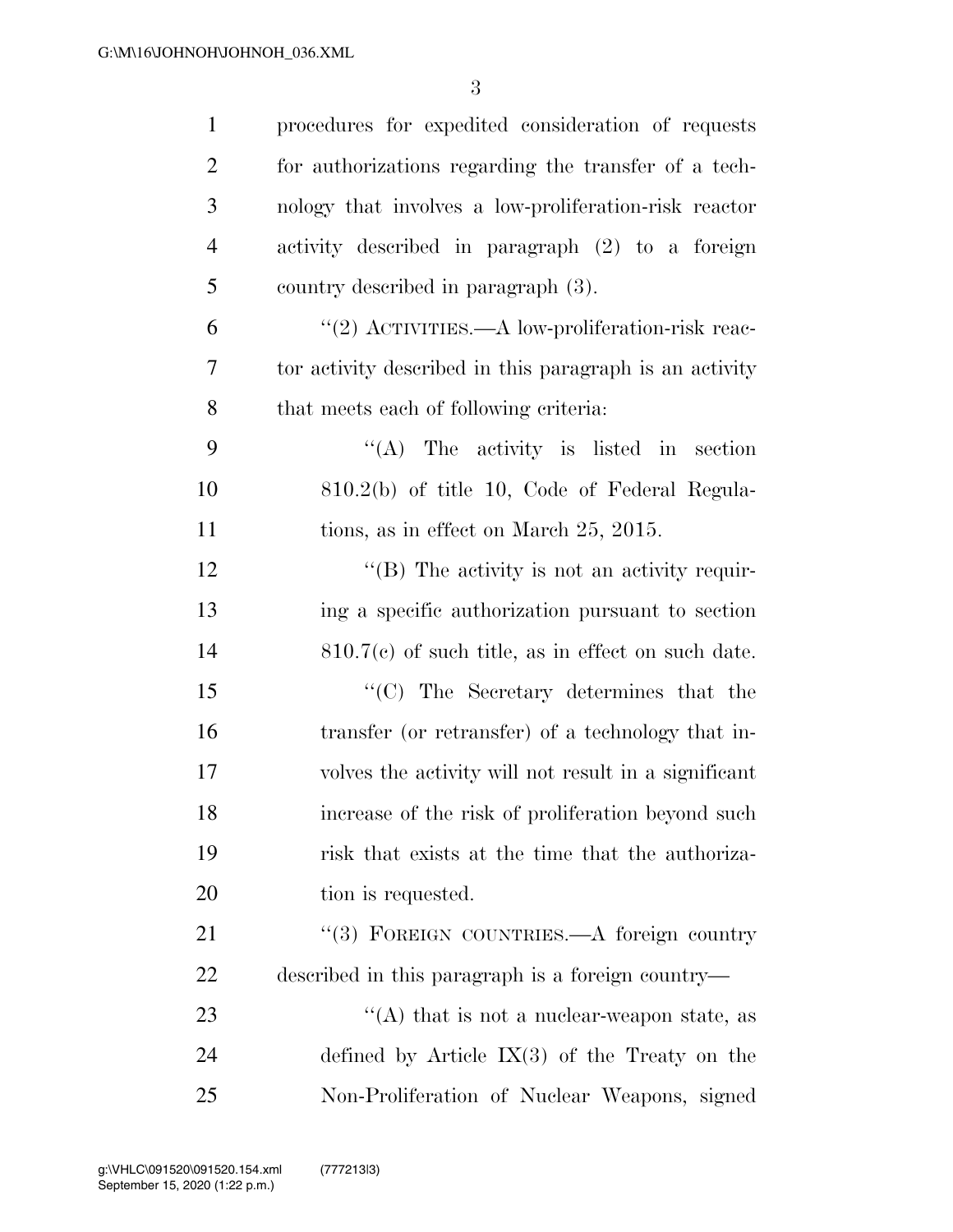at Washington, London, and Moscow on July 1, 1968, other than the United Kingdom or France; and

 ''(B) with respect to which the Secretary determines under subsection b.(2) that a trans- fer to the country of a technology that involves a low-proliferation-risk reactor activity de- scribed in paragraph (2) of this subsection will not be inimical to the interest of the United States.

11 ''(4) CONCURRENCE AND CONSULTATION.—The Secretary of Energy shall establish the procedures under paragraph (1) with the concurrence of the De- partment of State and after consultation with the Nuclear Regulatory Commission, the Department of Commerce, and the Department of Defense.

17 "(5) TIMING AND AVAILABILITY.—The proce-dures established under paragraph (1) shall—

19  $((A)$  ensure that each request is approved or denied by not later than 45 days after the 21 later of —

22 ''(i) the date on which the foreign country transmits any required assurances to the Department of State; or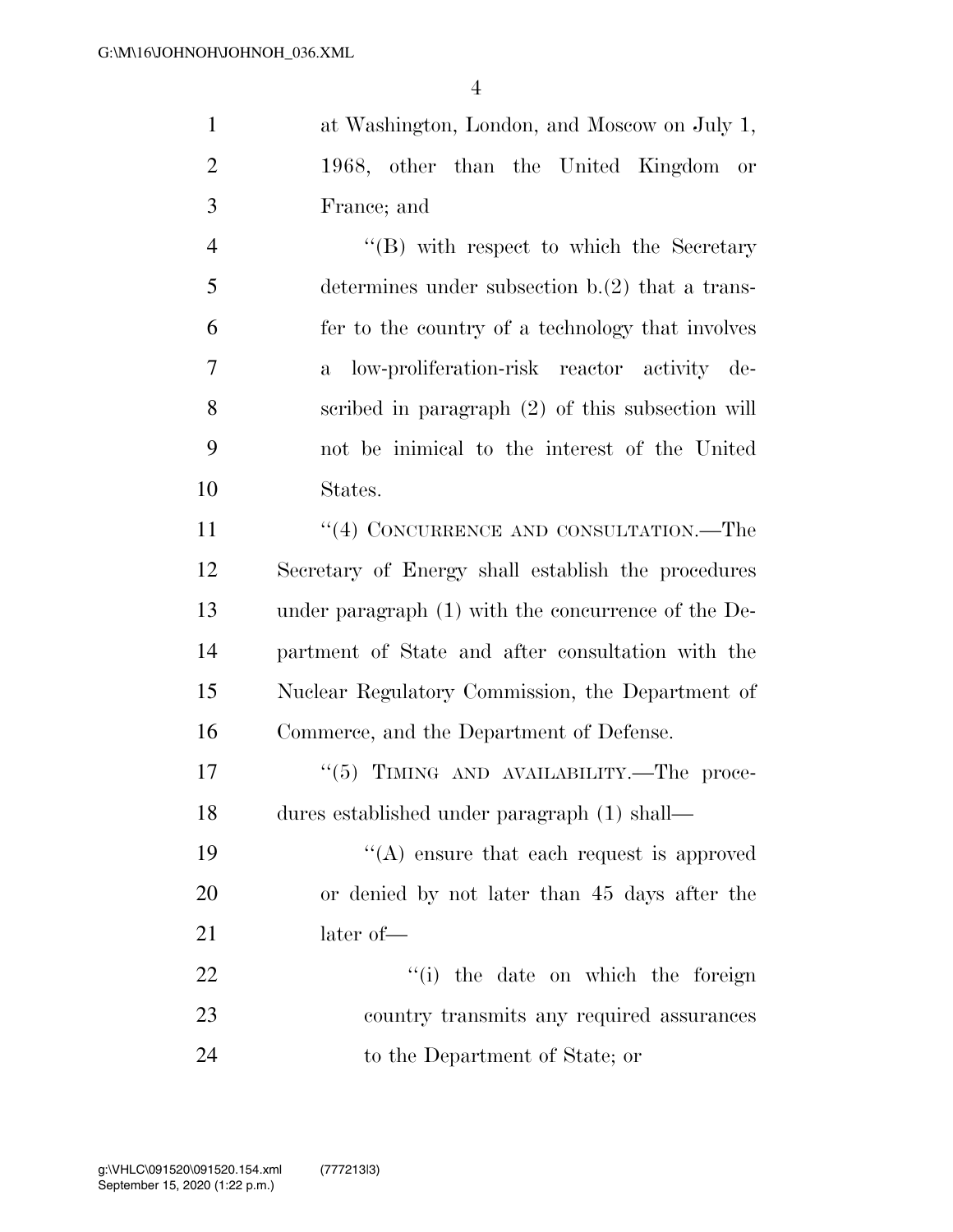|    | "(ii) the date on which the inter-                  |
|----|-----------------------------------------------------|
| 2  | agency review under subsection b. is com-           |
| -3 | pleted; and                                         |
|    | $\lq\lq$ (B) be publicly available.".               |
|    | (b) ASSURANCES.—Section 57 b.(2) of such Act $(42)$ |

6 U.S.C.  $2077(b)(2)$  is amended by inserting after "mecha- nisms.'' the following new sentence: ''To the extent prac- ticable, the Secretary of Energy shall continue to process such requests during such interagency review in a manner that enables the Secretary to make such determination as soon as practicable after the receipt of assurances by a foreign country to the Department of State, if any such assurances are required.''.

# **SEC. 4303. COMMERCIAL LICENSE RESTRICTIONS ASSESS-**

#### **MENT.**

 Not later than 18 months after the date of enactment of this Act, the Comptroller General shall transmit to Con- gress a report containing the results of a study on the feasibility and implications of modifying or repealing re- strictions under sections 103 d. and 104 d. of the Atomic Energy Act of 1954 (42 U.S.C. 2133(d); 2134(d)) on issuing licenses for certain nuclear facilities to an alien or an entity owned, controlled, or dominated by an alien, a foreign corporation, or a foreign government.